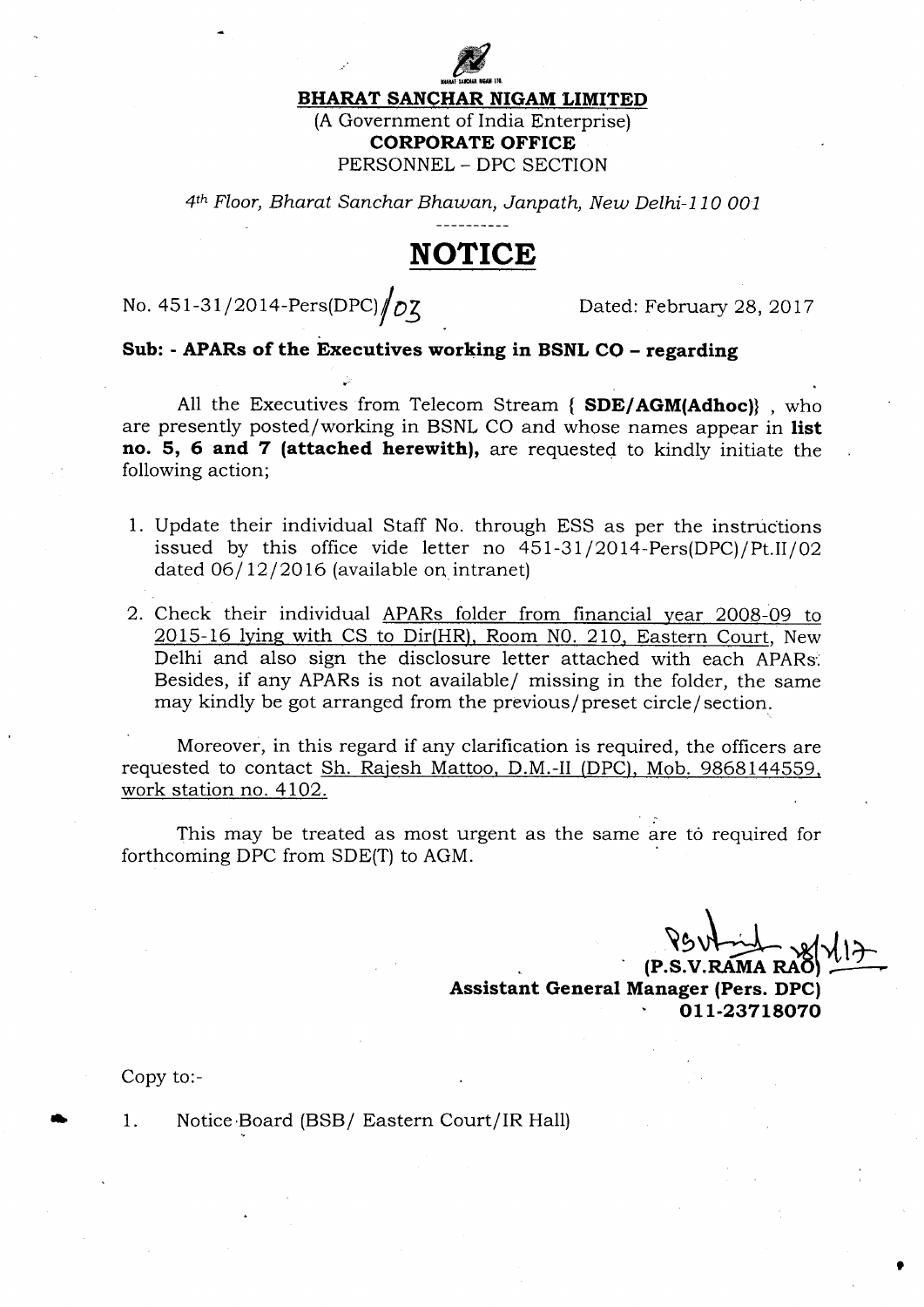| ₩                                              |                  |                  |                                                |                |                |             |             |                                                    |               |  |
|------------------------------------------------|------------------|------------------|------------------------------------------------|----------------|----------------|-------------|-------------|----------------------------------------------------|---------------|--|
| <b>EXECUTIVES WHOSE NAME IS IN LIST NO - 5</b> |                  |                  |                                                |                |                |             |             |                                                    |               |  |
| SL.<br>NO.                                     | Seniority<br>NO. | STAFF NO.        | <b>NAME</b>                                    | DD             | <b>MM</b>      | <b>YYYY</b> | HRMS        | <b>REMARKS</b>                                     | <b>CIRCLE</b> |  |
| 1                                              |                  | 30829            | VERMA H.N.                                     | 4              | 10             | 1957        |             |                                                    | <b>BSNLCO</b> |  |
| $\overline{2}$                                 |                  | 30302            | <b>BARHAM PARKASH</b>                          | 10             | $\overline{7}$ | 1958        | 198012757   |                                                    | <b>BSNLCO</b> |  |
| 3                                              |                  | 37527            | <b>DAHAL SINGH</b>                             | 14             | 1              | 1961        | 198309924   |                                                    | <b>BSNLCO</b> |  |
| 4                                              |                  | 35900            | P.K. KASHYAP                                   | 7              | 11             | 1963        | 198806103   |                                                    | <b>BSNLCO</b> |  |
|                                                | $\epsilon$       |                  | <b>EXECUTIVES WHOSE NAME IS IN LIST NO - 6</b> |                |                |             |             |                                                    |               |  |
| SL.<br><b>NO</b>                               | Seniority<br>NO. | <b>STAFF NO.</b> | <b>NAME</b>                                    | <b>DD</b>      | MМ             | <b>YYYY</b> | <b>HRMS</b> | <b>REMARKS</b>                                     | <b>CIRCLE</b> |  |
| 1                                              | 21701            | 101393           | G.S.PAKHARIA                                   | $\overline{2}$ | $\overline{2}$ | 1957        | 198008403   |                                                    | <b>BSNLCO</b> |  |
| $\overline{2}$                                 | 22047            | 101628           | PRASAD HARIDWAR                                | 1              | 1              | 1959        | 198202212   |                                                    | <b>BSNLCO</b> |  |
| 3                                              | 22709            | 102084           | <b>AWADHESH KUMAR</b>                          | 4              | 1              | 1959        | 198318223   |                                                    | <b>BSNLCO</b> |  |
| $\overline{4}$                                 | 22718            | 102090           | VIPAT VIR SINGH                                | 7              | 6              | 1960        | 198207661   |                                                    | <b>BSNLCO</b> |  |
| $\cdot 5$                                      | 122936           | 102256           | PARMA NAND                                     | $\overline{2}$ | 11             | 1959        | 198210124   |                                                    | <b>BSNLCO</b> |  |
| $\epsilon$<br>6                                | 23415            | 102471           | SINGH J.P.                                     | $\mathbf{1}$   | 4              | 1960        | 198307683   |                                                    | <b>BSNLCO</b> |  |
| 7                                              | 23423.01         | 103512           | <b>PREM PRAKASH</b>                            | 15             | 5              | 1959        | 198109536   |                                                    | <b>BSNLCO</b> |  |
| 8                                              | 23565            | 102624           | RAJAT KUMAR SANYAL                             | 26             | 8              | 1959        | 198207179   |                                                    | <b>BSNLCO</b> |  |
| 9                                              | 23784            | 102866           | DAYA RAM YADAV                                 | 4              | $\mathbf{1}$   | 1959        | 198302378   | Duplicate Staff<br>No.105883 has<br>been Cancelled | Ibsnlco       |  |
| 10                                             | 23785            | 102867           | PAWAN KUMAR<br>AGGARWAL                        | 19             | $\mathbf{1}$   | 1961        | 198310493   |                                                    | <b>BSNLCO</b> |  |
| 11                                             | 24837            | 103313           | HARI RAM                                       | 6              | 5              | 1961        | 198703151   |                                                    | <b>BSNLCO</b> |  |
| 12                                             | 24963            | ነ03409           | H.R.SHARMA                                     | 22             | 6              | 1960        | 198407094   |                                                    | <b>BSNLCO</b> |  |
| 13                                             | 25085            | 103501           | RAJESH CHANDRA<br><b>PATHAK</b>                | 1              | $\overline{2}$ | 1960        | 198406368   |                                                    | <b>BSNLCO</b> |  |
| 14                                             | 25268            | 103646           | RAKESH MOHAN.                                  | 5              | $\mathbf{1}$   | 1962        | 198405622   |                                                    | <b>BSNLCO</b> |  |
| 15                                             | 26115            | 103897           | VIPIN KUMAR JAIN.                              | 28             | $\overline{4}$ | 1964        | 198903340   |                                                    | <b>BSNLCO</b> |  |
| 16                                             | 26144            | 103929           | S.J.MANGTANI                                   | $\overline{4}$ | 7              | 1963        | 198605379   |                                                    | <b>BSNLCO</b> |  |
| 17                                             | 26175            | 103966           | VINAY SHUKLA                                   | 10             | 7              | 1963        | 198905716   |                                                    | <b>BSNLCO</b> |  |
| 18                                             | 26257            | 104061           | MANOJ DWIVEDI                                  | $\overline{7}$ | 3              | 1963        | 198704177   |                                                    | <b>BSNLCO</b> |  |
| 19                                             | 26281            | 104086           | VINOD KUMAR SHARMA.                            | 28             | $\mathcal{L}$  | 1957        | 197806288   |                                                    | <b>BSNLCO</b> |  |
| 20                                             | 26464            | 104273           | <b>BIJENDER PAL SINGH</b>                      | 10             | 5              | 1964        | 198911089   |                                                    | <b>BSNLCO</b> |  |
| 21                                             | 26751            | 104570           | JAGDISH PRASAD                                 | $\overline{a}$ | $\mathbf{1}$   | 1960        | 198505194   |                                                    | <b>BSNLCO</b> |  |
| 22                                             | 26790            | 104608           | <b>GUPTA RAVI</b>                              | 11             | 4              | 1961        | 198700953   |                                                    | <b>BSNLCO</b> |  |
| 23                                             | 27203            | 104807           | DR. AJAY KUMAR DUBEY                           | $\overline{5}$ | 12             | 1964        | 198801378   | Name corrected                                     | <b>BSNLCO</b> |  |
| $\mathbf{z}_4$                                 | 27204            | $104808$ $\cdot$ | MAHENDAR SINGH                                 | 15             | $\overline{7}$ | 1962        | 198700052   |                                                    | <b>BSNLCO</b> |  |
| 25                                             | 27672            | 105258           | DAMODAR LAL MEENA                              | $\overline{7}$ | 7              | 1956        | 198114226   |                                                    | <b>BSNLCO</b> |  |
| 26                                             | 27674]           | 105260           | PRABHU RAM MEENA                               | 7.             | 10             | 1961        | 198406743   |                                                    | <b>BSNLCO</b> |  |

 $\mathcal{L}$ 

 $\frac{1}{\sqrt{2}}$ 

 $\frac{1}{2} \sum_{i=1}^{n} \frac{1}{2} \sum_{j=1}^{n} \frac{1}{2} \sum_{j=1}^{n} \frac{1}{2} \sum_{j=1}^{n} \frac{1}{2} \sum_{j=1}^{n} \frac{1}{2} \sum_{j=1}^{n} \frac{1}{2} \sum_{j=1}^{n} \frac{1}{2} \sum_{j=1}^{n} \frac{1}{2} \sum_{j=1}^{n} \frac{1}{2} \sum_{j=1}^{n} \frac{1}{2} \sum_{j=1}^{n} \frac{1}{2} \sum_{j=1}^{n} \frac{1}{2} \sum_{j=1}^{n$ 

 $\frac{1}{2}$  .